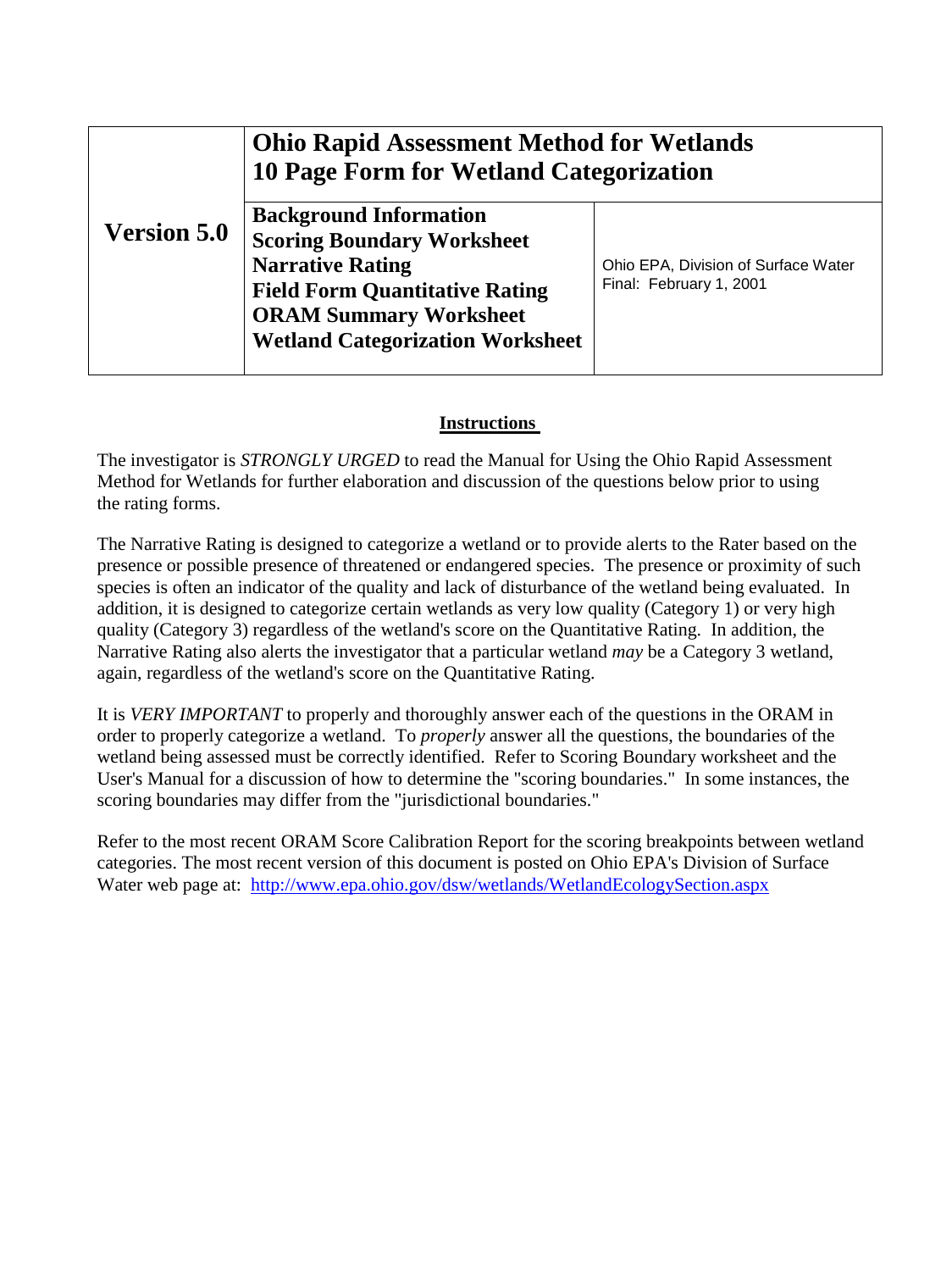# **Background Information**

| Name:                                                                                     |  |
|-------------------------------------------------------------------------------------------|--|
| Date:                                                                                     |  |
| Affiliation:                                                                              |  |
| Address:                                                                                  |  |
| <b>Phone Number:</b>                                                                      |  |
| e-mail address:                                                                           |  |
| <b>Name of Wetland:</b>                                                                   |  |
| <b>Vegetation Communit(ies):</b>                                                          |  |
| <b>HGM Class(es):</b>                                                                     |  |
| Location of Wetland: include map, address, north arrow, landmarks, distances, roads, etc. |  |
|                                                                                           |  |
|                                                                                           |  |
|                                                                                           |  |
|                                                                                           |  |
|                                                                                           |  |
|                                                                                           |  |
|                                                                                           |  |
|                                                                                           |  |
|                                                                                           |  |
| Lat/Long or UTM Coordinate                                                                |  |
| <b>USGS Quad Name</b>                                                                     |  |
| County                                                                                    |  |
| Township                                                                                  |  |
| Section and Subsection                                                                    |  |
| Hydrologic Unit Code                                                                      |  |
| Site Visit                                                                                |  |
| National Wetland Inventory Map                                                            |  |
| Ohio Wetland Inventory Map                                                                |  |
| Soil Survey                                                                               |  |
| Delineation report/map                                                                    |  |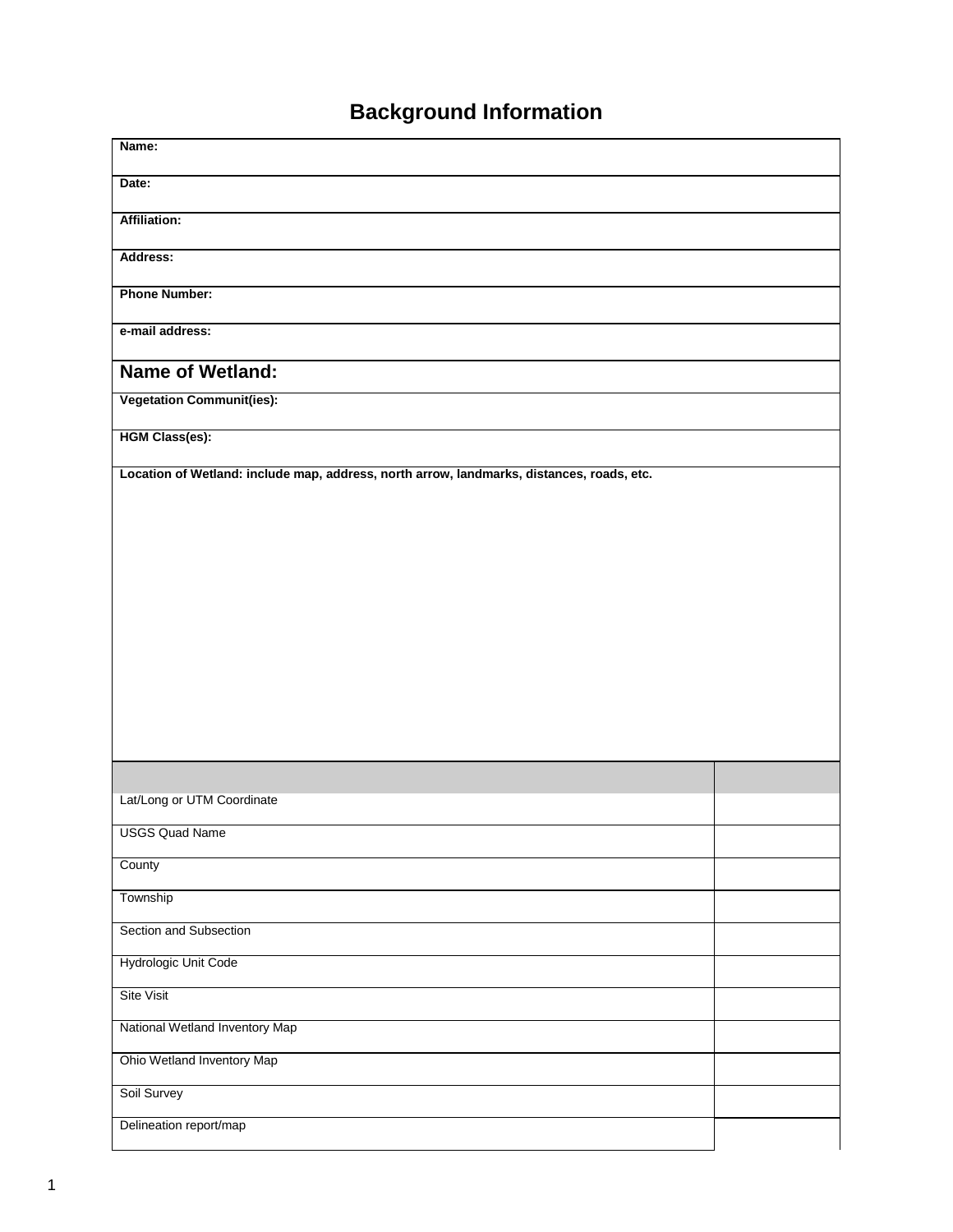| Name of Wetland:                                                                            |           |  |
|---------------------------------------------------------------------------------------------|-----------|--|
| Wetland Size (acres, hectares):                                                             |           |  |
| Sketch: Include north arrow, relationship with other surface waters, vegetation zones, etc. |           |  |
|                                                                                             |           |  |
|                                                                                             |           |  |
|                                                                                             |           |  |
|                                                                                             |           |  |
|                                                                                             |           |  |
|                                                                                             |           |  |
|                                                                                             |           |  |
|                                                                                             |           |  |
|                                                                                             |           |  |
|                                                                                             |           |  |
|                                                                                             |           |  |
|                                                                                             |           |  |
|                                                                                             |           |  |
|                                                                                             |           |  |
|                                                                                             |           |  |
|                                                                                             |           |  |
|                                                                                             |           |  |
|                                                                                             |           |  |
|                                                                                             |           |  |
|                                                                                             |           |  |
|                                                                                             |           |  |
|                                                                                             |           |  |
|                                                                                             |           |  |
| <b>Comments, Narrative Discussion, Justification of Category Changes:</b>                   |           |  |
|                                                                                             |           |  |
|                                                                                             |           |  |
|                                                                                             |           |  |
|                                                                                             |           |  |
|                                                                                             |           |  |
|                                                                                             |           |  |
|                                                                                             |           |  |
|                                                                                             |           |  |
|                                                                                             |           |  |
|                                                                                             |           |  |
|                                                                                             |           |  |
|                                                                                             |           |  |
|                                                                                             |           |  |
|                                                                                             |           |  |
| <b>Final score:</b>                                                                         | Category: |  |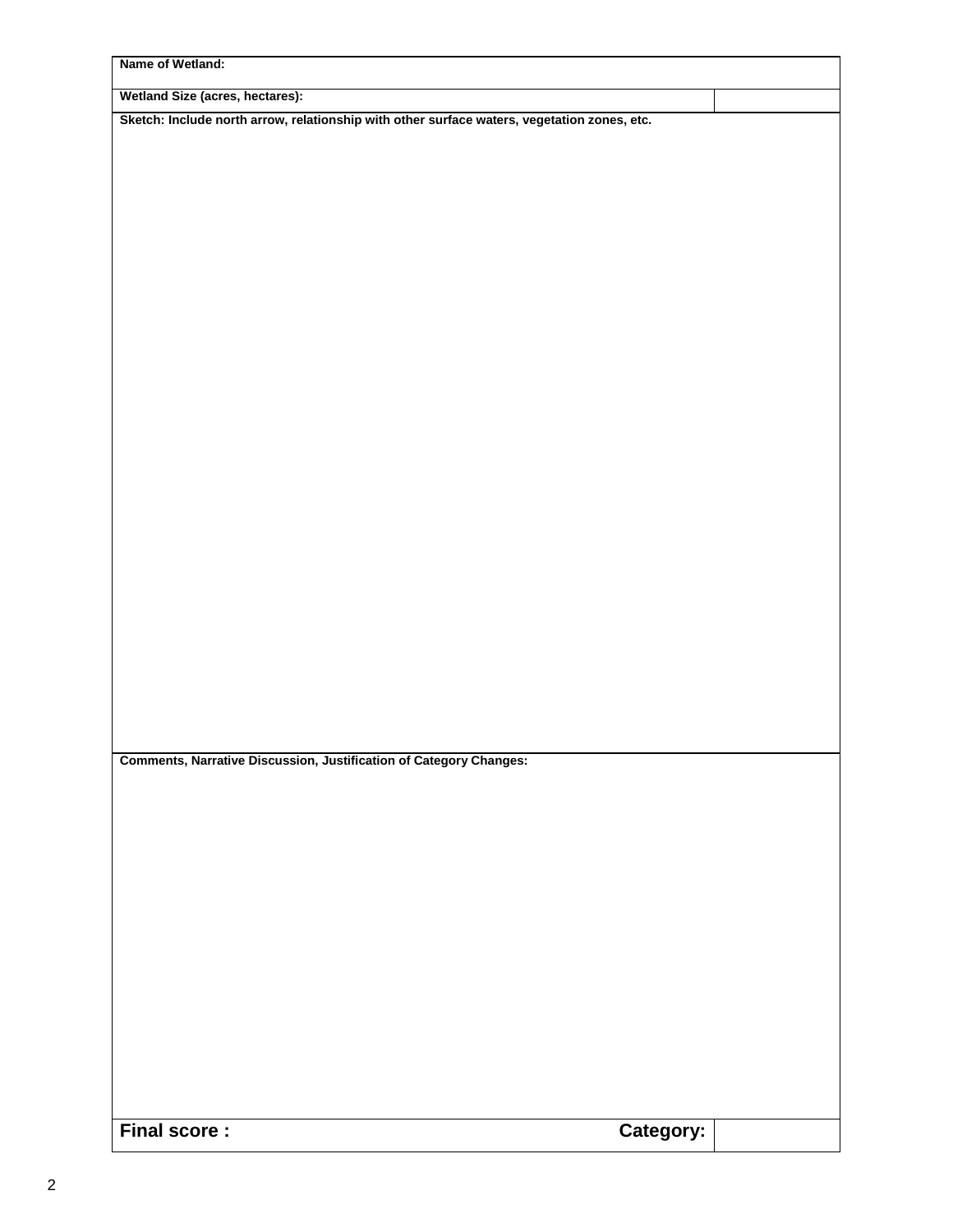#### **Scoring Boundary Worksheet**

INSTRUCTIONS. The initial step in completing the ORAM is to identify the "scoring boundaries" of the wetland being rated. In many instances this determination will be relatively easy and the scoring boundaries will coincide with the "jurisdictional boundaries." For example, the scoring boundary of an isolated cattail marsh located in the middle of a farm field will likely be the same as that wetland's jurisdictional boundaries. In other instances, however, the scoring boundary will not be as easily determined. Wetlands that are small or isolated from other surface waters often form large contiguous areas or heterogeneous complexes of wetland and upland.In separating wetlands for scoring purposes, the hydrologic regime of the wetland is the main criterion that should be used. Boundaries between contiguous or connected wetlands should be established where the volume, flow, or velocity of water moving through the wetland changes significantly. *Areas with a high degree of hydrologic interaction should be scored as a single wetland*. In determining a wetland's scoring boundaries, use the guidelines in the ORAM Manual Section 5.0. In certain instances, it may be difficult to establish the scoring boundary for the wetland being rated. These problem situations include wetlands that form a patchwork on the landscape, wetlands divided by artificial boundaries like property fences, roads, or railroad embankments, wetlands that are contiguous with streams, lakes, or rivers, and estuarine or coastal wetlands. These situations are discussed below, however, it is recommended that Rater contact Ohio EPA, Division of Surface Water, 401/Wetlands Section if there are additional questions or a need for further clarification of the appropriate scoring boundaries of a particular wetland.

| $\overline{\boldsymbol{t}}$ | Steps in properly establishing scoring boundaries                                                                                                                                                                                                                                                                                                                                                                                                                                | done? | not applicable |
|-----------------------------|----------------------------------------------------------------------------------------------------------------------------------------------------------------------------------------------------------------------------------------------------------------------------------------------------------------------------------------------------------------------------------------------------------------------------------------------------------------------------------|-------|----------------|
| Step 1                      | Identify the wetland area of interest. This may be the site of a<br>proposed impact, a reference site, conservation site, etc.                                                                                                                                                                                                                                                                                                                                                   |       |                |
| Step 2                      | Identify the locations where there is physical evidence that hydrology<br>changes rapidly. Such evidence includes both natural and human-<br>induced changes including, constrictions caused by berms or dikes,<br>points where the water velocity changes rapidly at rapids or falls,<br>points where significant inflows occur at the confluence of rivers, or<br>other factors that may restrict hydrologic interaction between the<br>wetlands or parts of a single wetland. |       |                |
| Step 3                      | Delineate the boundary of the wetland to be rated such that all areas<br>of interest that are contiguous to and within the areas where the<br>hydrology does not change significantly, i.e. areas that have a high<br>degree of hydrologic interaction are included within the scoring<br>boundary.                                                                                                                                                                              |       |                |
| Step 4                      | Determine if artificial boundaries, such as property lines, state lines,<br>roads, railroad embankments, etc., are present. These should not be<br>used to establish scoring boundaries unless they coincide with areas<br>where the hydrologic regime changes.                                                                                                                                                                                                                  |       |                |
| Step 5                      | In all instances, the Rater may enlarge the minimum scoring<br>boundaries discussed here to score together wetlands that could be<br>scored separately.                                                                                                                                                                                                                                                                                                                          |       |                |
| Step 6                      | Consult ORAM Manual Section 5.0 for how to establish scoring<br>boundaries for wetlands that form a patchwork on the landscape,<br>divided by artificial boundaries, contiguous to streams, lakes or rivers,<br>or for dual classifications.                                                                                                                                                                                                                                     |       |                |

**End of Scoring Boundary Determination. Begin Narrative Rating on next page.**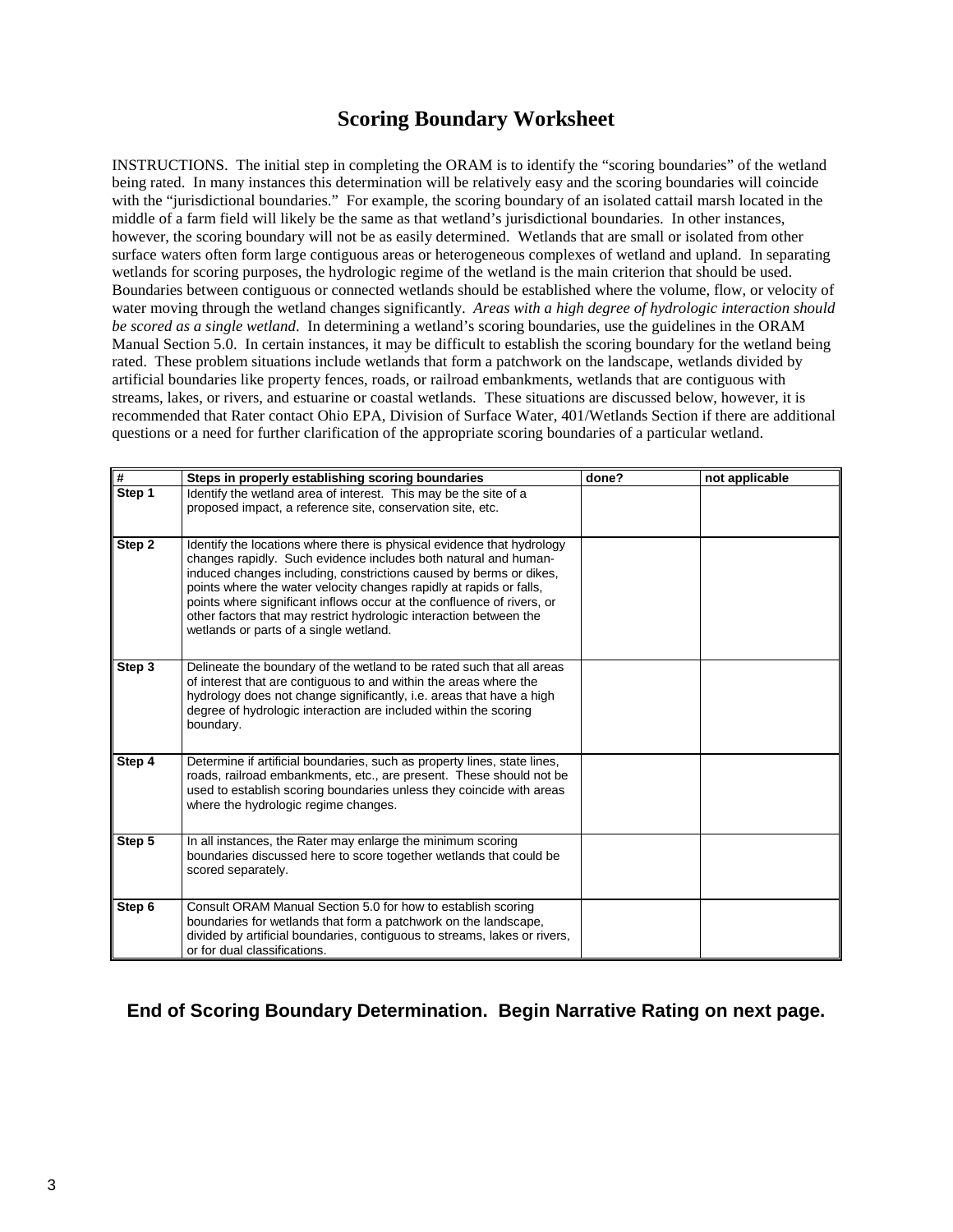### **Narrative Rating**

INSTRUCTIONS. Answer each of the following questions. Questions 1, 2, 3 and 4 should be answered based on information obtained from the site visit or the literature *and* by submitting a Data Services Request to the Ohio Department of Natural Resources, Division of Natural Areas and Preserves, Natural Heritage Data Services, 1889 Fountain Square Court, Building F-1, Columbus, Ohio 43224, 614-265-6453 (phone), 614-265-3096 (fax), <http://www.dnr.state.oh.us/dnap>. The remaining questions are designed to be answered primarily by the results of the site visit. Refer to the User's Manual for descriptions of these wetland types. Note: "Critical habitat" is legally defined in the Endangered Species Act and is the geographic area containing physical or biological features essential to the conservation of a listed species or as an area that may require special management considerations or protection. The Rater should contact the Region 3 Headquarters or the Columbus Ecological Services Office for updates as to whether critical habitat has been designated for other federally listed threatened or endangered species. "Documented" means the wetland is listed in the appropriate State of Ohio database.

| #                       | Question                                                                                                                                           | Circle one                                  |                   |
|-------------------------|----------------------------------------------------------------------------------------------------------------------------------------------------|---------------------------------------------|-------------------|
| 1                       | Critical Habitat. Is the wetland in a township, section, or subsection of                                                                          | <b>YES</b>                                  | <b>NO</b>         |
|                         | a United States Geological Survey 7.5 minute Quadrangle that has                                                                                   |                                             |                   |
|                         | been designated by the U.S. Fish and Wildlife Service as "critical<br>habitat" for any threatened or endangered plant or animal species?           | Wetland should be<br>evaluated for possible | Go to Question 2  |
|                         | Note: as of January 1, 2001, of the federally listed endangered or                                                                                 | Category 3 status                           |                   |
|                         | threatened species which can be found in Ohio, the Indiana Bat has                                                                                 |                                             |                   |
|                         | had critical habitat designated (50 CFR 17.95(a)) and the piping plover                                                                            | Go to Question 2                            |                   |
| $\overline{2}$          | has had critical habitat proposed (65 FR 41812 July 6, 2000).<br>Threatened or Endangered Species. Is the wetland known to contain                 | <b>YES</b>                                  | <b>NO</b>         |
|                         | an individual of, or documented occurrences of federal or state-listed                                                                             |                                             |                   |
|                         | threatened or endangered plant or animal species?                                                                                                  | Wetland is a Category                       | Go to Question 3  |
|                         |                                                                                                                                                    | 3 wetland.                                  |                   |
|                         |                                                                                                                                                    | Go to Question 3                            |                   |
| 3                       | Documented High Quality Wetland. Is the wetland on record in                                                                                       | <b>YES</b>                                  | <b>NO</b>         |
|                         | Natural Heritage Database as a high quality wetland?                                                                                               | Wetland is a Category                       | Go to Question 4  |
|                         |                                                                                                                                                    | 3 wetland                                   |                   |
|                         |                                                                                                                                                    |                                             |                   |
|                         |                                                                                                                                                    | Go to Question 4<br><b>YES</b>              |                   |
| 4                       | Significant Breeding or Concentration Area. Does the wetland<br>contain documented regionally significant breeding or nonbreeding                  |                                             | <b>NO</b>         |
|                         | waterfowl, neotropical songbird, or shorebird concentration areas?                                                                                 | Wetland is a Category                       | Go to Question 5  |
|                         |                                                                                                                                                    | 3 wetland                                   |                   |
|                         |                                                                                                                                                    | Go to Question 5                            |                   |
| $\overline{\mathbf{5}}$ | <b>Category 1 Wetlands.</b> Is the wetland less than 0.5 hectares (1 acre)                                                                         | <b>YES</b>                                  | <b>NO</b>         |
|                         | in size and hydrologically isolated and either 1) comprised of                                                                                     |                                             |                   |
|                         | vegetation that is dominated (greater than eighty per cent areal cover)<br>by Phalaris arundinacea, Lythrum salicaria, or Phragmites australis, or | Wetland is a Category<br>1 wetland          | Go to Question 6  |
|                         | 2) an acidic pond created or excavated on mined lands that has little or                                                                           |                                             |                   |
|                         | no vegetation?                                                                                                                                     | Go to Question 6                            |                   |
| 6                       | Bogs. Is the wetland a peat-accumulating wetland that 1) has no                                                                                    | <b>YES</b>                                  | <b>NO</b>         |
|                         | significant inflows or outflows, 2) supports acidophilic mosses,<br>particularly Sphagnum spp., 3) the acidophilic mosses have >30%                | Wetland is a Category                       | Go to Question 7  |
|                         | cover, 4) at least one species from Table 1 is present, and 5) the                                                                                 | 3 wetland                                   |                   |
|                         | cover of invasive species (see Table 1) is <25%?                                                                                                   |                                             |                   |
| $\overline{I}$          | Fens. Is the wetland a carbon accumulating (peat, muck) wetland that                                                                               | Go to Question 7<br><b>YES</b>              | <b>NO</b>         |
|                         | is saturated during most of the year, primarily by a discharge of free                                                                             |                                             |                   |
|                         | flowing, mineral rich, ground water with a circumneutral ph (5.5-9.0)                                                                              | Wetland is a Category                       | Go to Question 8a |
|                         | and with one or more plant species listed in Table 1 and the cover of                                                                              | 3 wetland                                   |                   |
|                         | invasive species listed in Table 1 is <25%?                                                                                                        | Go to Question 8a                           |                   |
| 8a                      | "Old Growth Forest." Is the wetland a forested wetland and is the                                                                                  | <b>YES</b>                                  | NO.               |
|                         | forest characterized by, but not limited to, the following characteristics:                                                                        |                                             |                   |
|                         | overstory canopy trees of great age (exceeding at least 50% of a<br>projected maximum attainable age for a species); little or no evidence         | Wetland is a Category<br>3 wetland.         | Go to Question 8b |
|                         | of human-caused understory disturbance during the past 80 to 100                                                                                   |                                             |                   |
|                         | years; an all-aged structure and multilayered canopies; aggregations of                                                                            | Go to Question 8b                           |                   |
|                         | canopy trees interspersed with canopy gaps; and significant numbers                                                                                |                                             |                   |
|                         | of standing dead snags and downed logs?                                                                                                            |                                             |                   |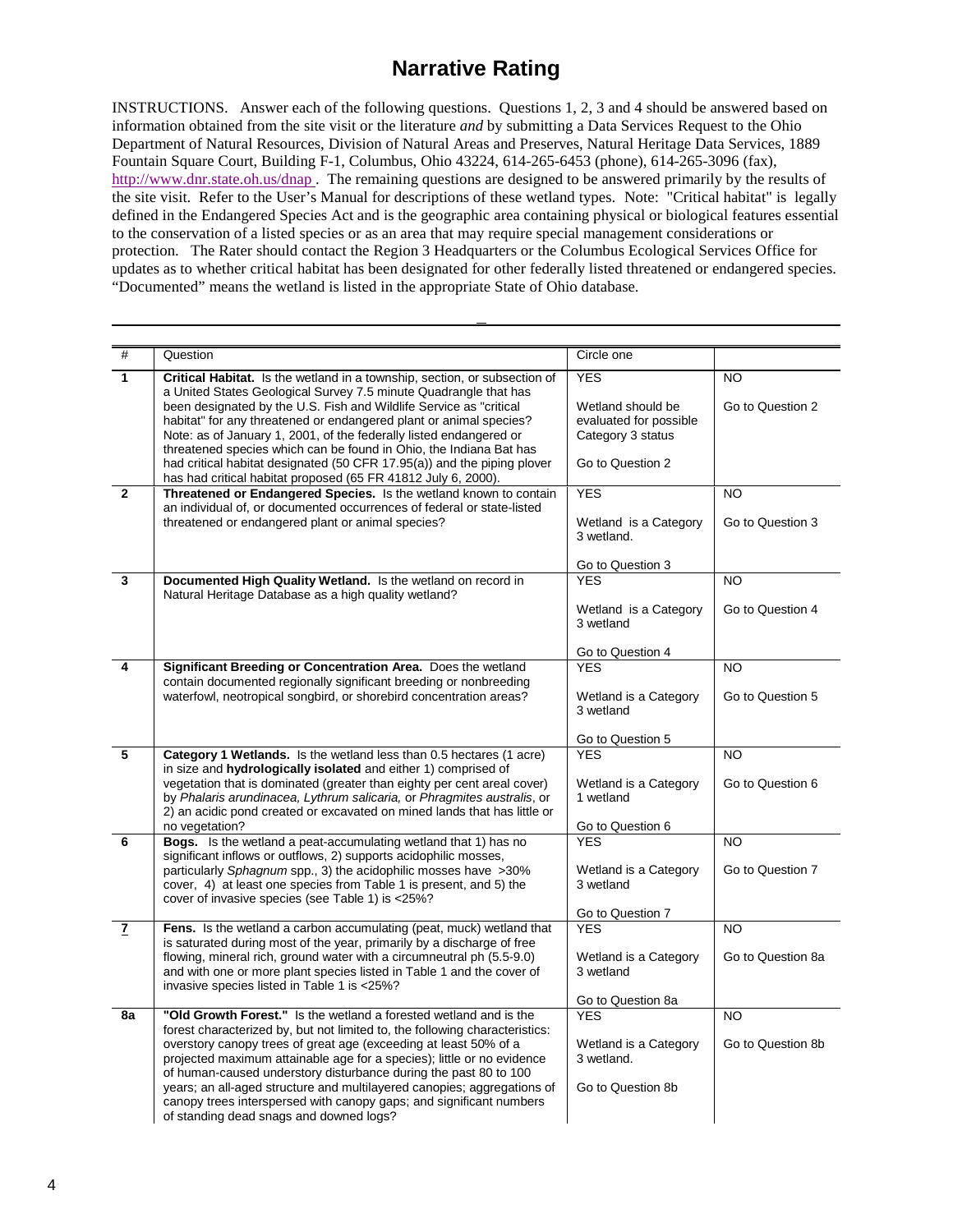| 8b | <b>Mature forested wetlands.</b> Is the wetland a forested wetland with                                                                                                                                                                                                                                                                                                                                                                                                                             | <b>YES</b>                                                                                                 | <b>NO</b>                          |
|----|-----------------------------------------------------------------------------------------------------------------------------------------------------------------------------------------------------------------------------------------------------------------------------------------------------------------------------------------------------------------------------------------------------------------------------------------------------------------------------------------------------|------------------------------------------------------------------------------------------------------------|------------------------------------|
|    | 50% or more of the cover of upper forest canopy consisting of<br>deciduous trees with large diameters at breast height (dbh), generally<br>Wetland should be<br>diameters greater than 45cm (17.7in) dbh?<br>evaluated for possible<br>Category 3 status.                                                                                                                                                                                                                                           |                                                                                                            | Go to Question 9a                  |
|    |                                                                                                                                                                                                                                                                                                                                                                                                                                                                                                     | Go to Question 9a                                                                                          |                                    |
| 9a | Lake Erie coastal and tributary wetlands. Is the wetland located at                                                                                                                                                                                                                                                                                                                                                                                                                                 | <b>YES</b>                                                                                                 | $\overline{10}$                    |
|    | an elevation less than 575 feet on the USGS map, adjacent to this<br>elevation, or along a tributary to Lake Erie that is accessible to fish?                                                                                                                                                                                                                                                                                                                                                       | Go to Question 9b                                                                                          | Go to Question 10                  |
| 9b | Does the wetland's hydrology result from measures designed to                                                                                                                                                                                                                                                                                                                                                                                                                                       | <b>YFS</b>                                                                                                 | NO                                 |
|    | prevent erosion and the loss of aquatic plants, i.e. the wetland is<br>partially hydrologically restricted from Lake Erie due to lakeward or<br>landward dikes or other hydrological controls?                                                                                                                                                                                                                                                                                                      | Wetland should be<br>evaluated for possible<br>Category 3 status                                           | Go to Question 9c                  |
|    |                                                                                                                                                                                                                                                                                                                                                                                                                                                                                                     | Go to Question 10                                                                                          |                                    |
| 9c | Are Lake Erie water levels the wetland's primary hydrological influence,                                                                                                                                                                                                                                                                                                                                                                                                                            | <b>YES</b>                                                                                                 | $\overline{NO}$                    |
|    | i.e. the wetland is hydrologically unrestricted (no lakeward or upland<br>border alterations), or the wetland can be characterized as an<br>"estuarine" wetland with lake and river influenced hydrology. These<br>include sandbar deposition wetlands, estuarine wetlands, river mouth<br>wetlands, or those dominated by submersed aquatic vegetation.                                                                                                                                            | Go to Question 9d                                                                                          | Go to Question 10                  |
| 9d | Does the wetland have a predominance of native species within its                                                                                                                                                                                                                                                                                                                                                                                                                                   | <b>YES</b>                                                                                                 | <b>NO</b>                          |
|    | vegetation communities, although non-native or disturbance tolerant<br>native species can also be present?                                                                                                                                                                                                                                                                                                                                                                                          | Wetland is a Category<br>3 wetland                                                                         | Go to Question 9e                  |
|    |                                                                                                                                                                                                                                                                                                                                                                                                                                                                                                     | Go to Question 10                                                                                          |                                    |
| 9e | Does the wetland have a predominance of non-native or disturbance<br>tolerant native plant species within its vegetation communities?                                                                                                                                                                                                                                                                                                                                                               | <b>YES</b>                                                                                                 | <b>NO</b>                          |
|    |                                                                                                                                                                                                                                                                                                                                                                                                                                                                                                     | Wetland should be<br>evaluated for possible<br>Category 3 status                                           | Go to Question 10                  |
| 10 | Lake Plain Sand Prairies (Oak Openings) Is the wetland located in                                                                                                                                                                                                                                                                                                                                                                                                                                   | Go to Question 10<br><b>YES</b>                                                                            | <b>NO</b>                          |
|    | Lucas, Fulton, Henry, or Wood Counties and can the wetland be<br>characterized by the following description: the wetland has a sandy<br>substrate with interspersed organic matter, a water table often within<br>several inches of the surface, and often with a dominance of the<br>gramineous vegetation listed in Table 1 (woody species may also be<br>present). The Ohio Department of Natural Resources Division of<br>Natural Areas and Preserves can provide assistance in confirming this | Wetland is a Category<br>3 wetland.<br>Go to Question 11                                                   | Go to Question 11                  |
| 11 | type of wetland and its quality.<br>Relict Wet Prairies. Is the wetland a relict wet prairie community                                                                                                                                                                                                                                                                                                                                                                                              | <b>YES</b>                                                                                                 | <b>NO</b>                          |
|    | dominated by some or all of the species in Table 1. Extensive prairies<br>were formerly located in the Darby Plains (Madison and Union<br>Counties), Sandusky Plains (Wyandot, Crawford, and Marion<br>Counties), northwest Ohio (e.g. Erie, Huron, Lucas, Wood Counties),<br>and portions of western Ohio Counties (e.g. Darke, Mercer, Miami,<br>Montgomery, Van Wert etc.).                                                                                                                      | Wetland should be<br>evaluated for possible<br>Category 3 status<br><b>Complete Quantitative</b><br>Rating | Complete<br>Quantitative<br>Rating |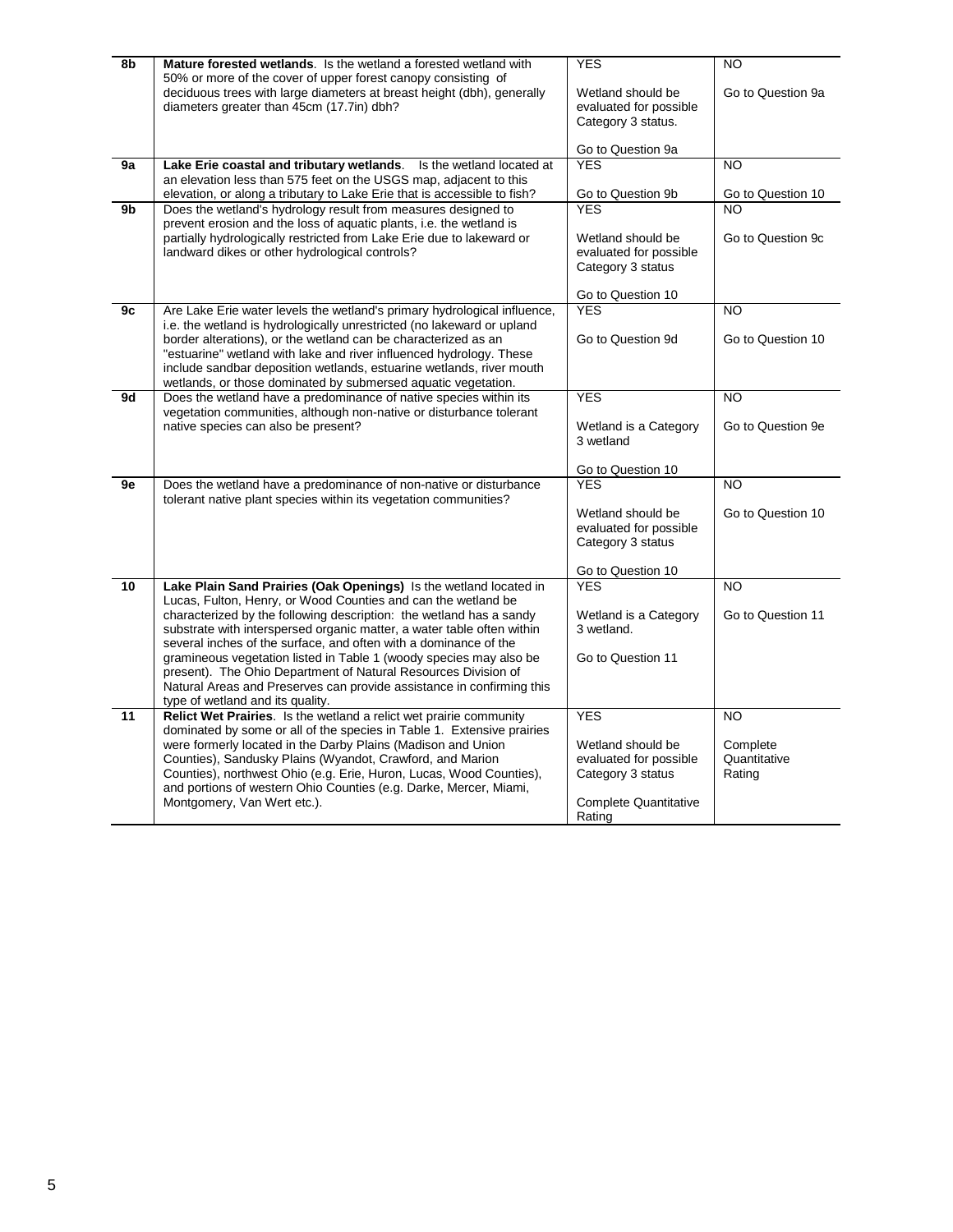| invasive/exotic spp   | fen species                    | bog species                     | <b>Oak Opening species</b> | wet prairie species       |
|-----------------------|--------------------------------|---------------------------------|----------------------------|---------------------------|
| Lythrum salicaria     | Zygadenus elegans var. glaucus | Calla palustris                 | Carex cryptolepis          | Calamagrostis canadensis  |
| Myriophyllum spicatum | Cacalia plantaginea            | Carex atlantica var. capillacea | Carex lasiocarpa           | Calamogrostis stricta     |
| Najas minor           | Carex flava                    | Carex echinata                  | Carex stricta              | Carex atherodes           |
| Phalaris arundinacea  | Carex sterilis                 | Carex oligosperma               | Cladium mariscoides        | Carex buxbaumii           |
| Phragmites australis  | Carex stricta                  | Carex trisperma                 | Calamagrostis stricta      | Carex pellita             |
| Potamogeton crispus   | Deschampsia caespitosa         | Chamaedaphne calyculata         | Calamagrostis canadensis   | Carex sartwellii          |
| Ranunculus ficaria    | Eleocharis rostellata          | Decodon verticillatus           | Quercus palustris          | Gentiana andrewsii        |
| Rhamnus frangula      | Eriophorum viridicarinatum     | Eriophorum virginicum           |                            | Helianthus grosseserratus |
| Typha angustifolia    | Gentianopsis spp.              | Larix laricina                  |                            | Liatris spicata           |
| Typha xglauca         | Lobelia kalmii                 | Nemopanthus mucronatus          |                            | Lysimachia quadriflora    |
|                       | Parnassia glauca               | Schechzeria palustris           |                            | Lythrum alatum            |
|                       | Potentilla fruticosa           | Sphagnum spp.                   |                            | Pycnanthemum virginianum  |
|                       | Rhamnus alnifolia              | Vaccinium macrocarpon           |                            | Silphium terebinthinaceum |
|                       | Rhynchospora capillacea        | Vaccinium corymbosum            |                            | Sorghastrum nutans        |
|                       | Salix candida                  | Vaccinium oxycoccos             |                            | Spartina pectinata        |
|                       | Salix myricoides               | Woodwardia virginica            |                            | Solidago riddellii        |
|                       | Salix serissima                | Xyris difformis                 |                            |                           |
|                       | Solidago ohioensis             |                                 |                            |                           |
|                       | Tofieldia glutinosa            |                                 |                            |                           |
|                       | Triglochin maritimum           |                                 |                            |                           |
|                       | Triglochin palustre            |                                 |                            |                           |

**End of Narrative Rating. Begin Quantitative Rating on next page.**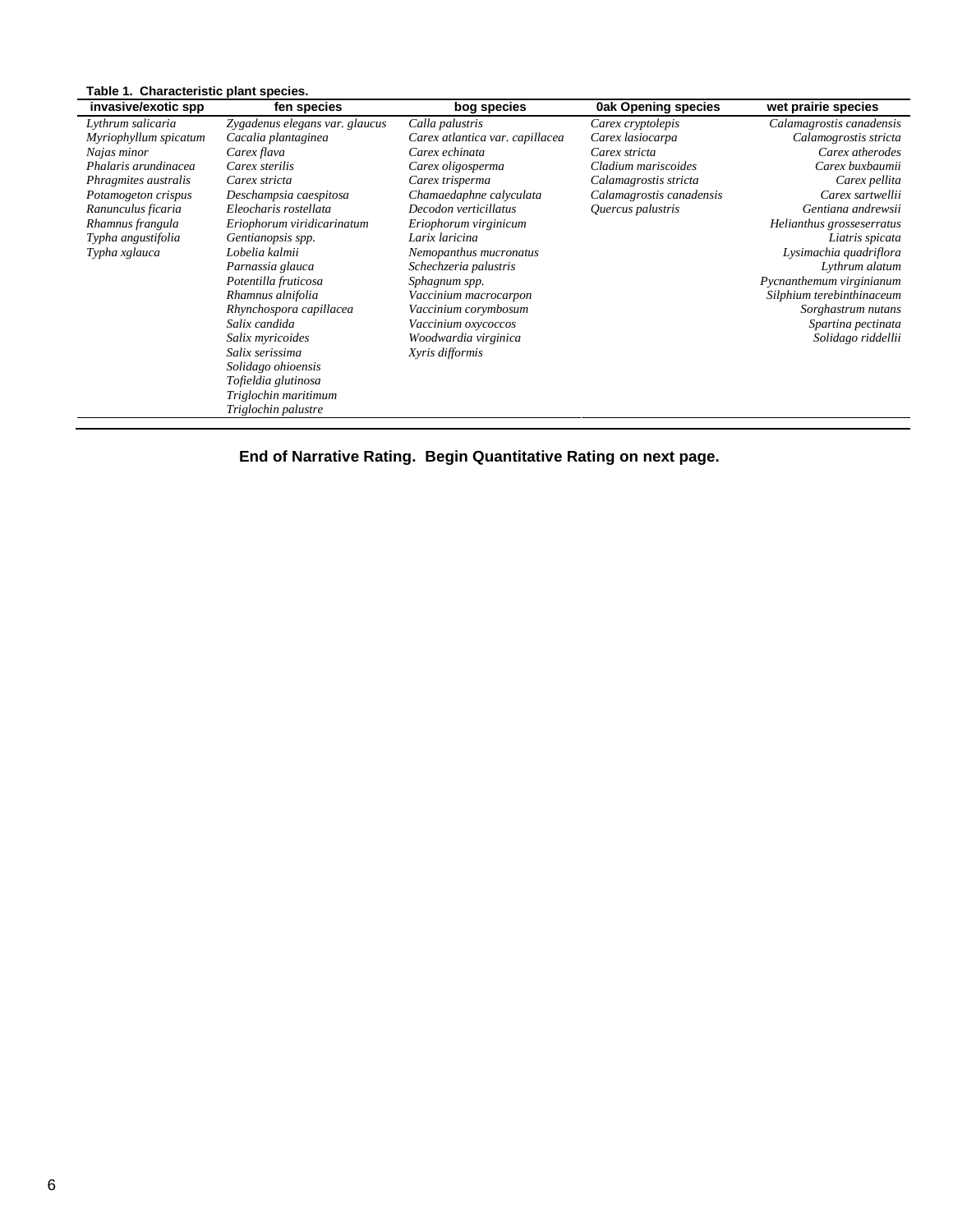

7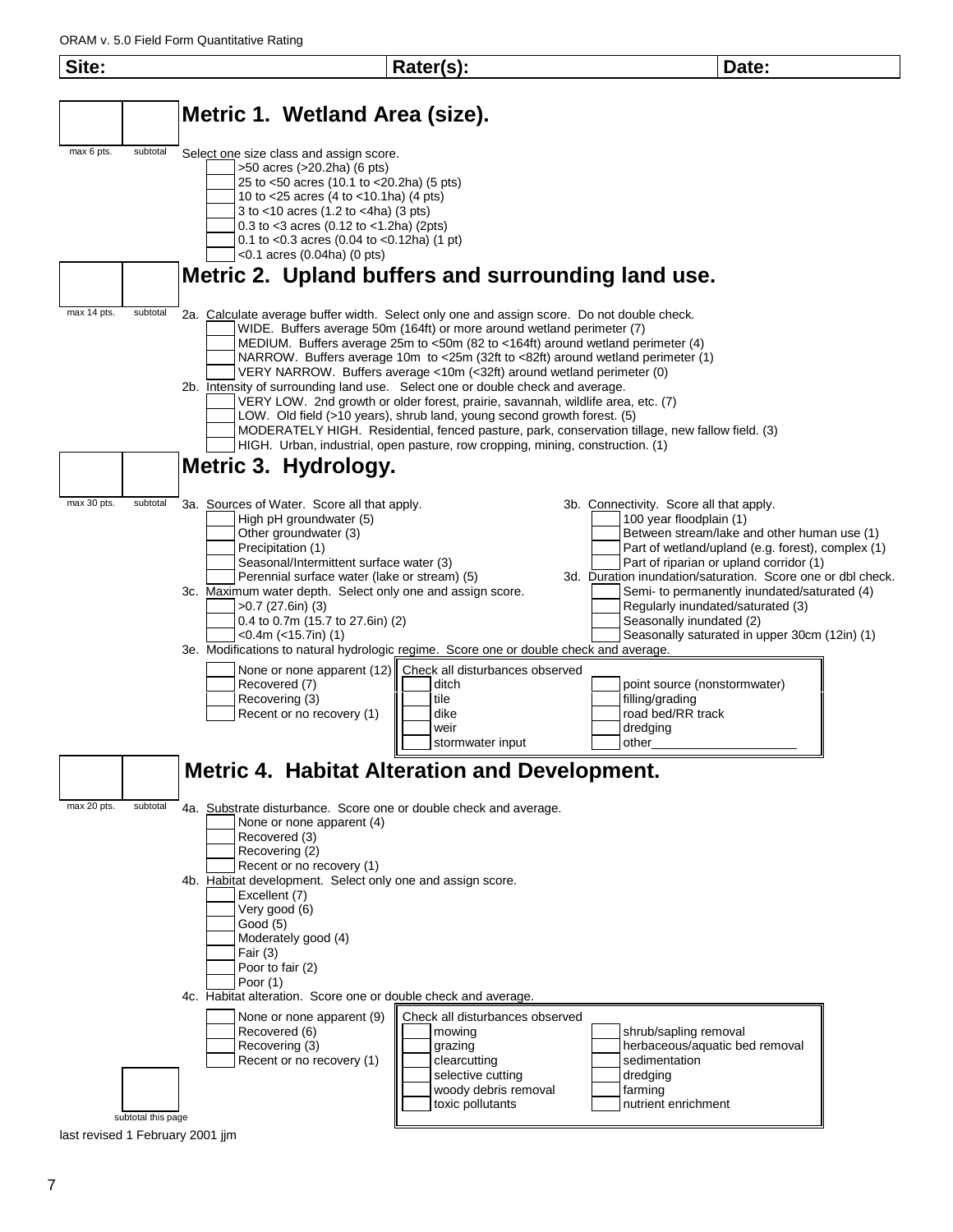

2 Present in moderate amounts, but not of highest quality or in small amounts of highest quality 3 Present in moderate or greater amounts and of highest quality

#### **End of Quantitative Rating. Complete Categorization Worksheets.**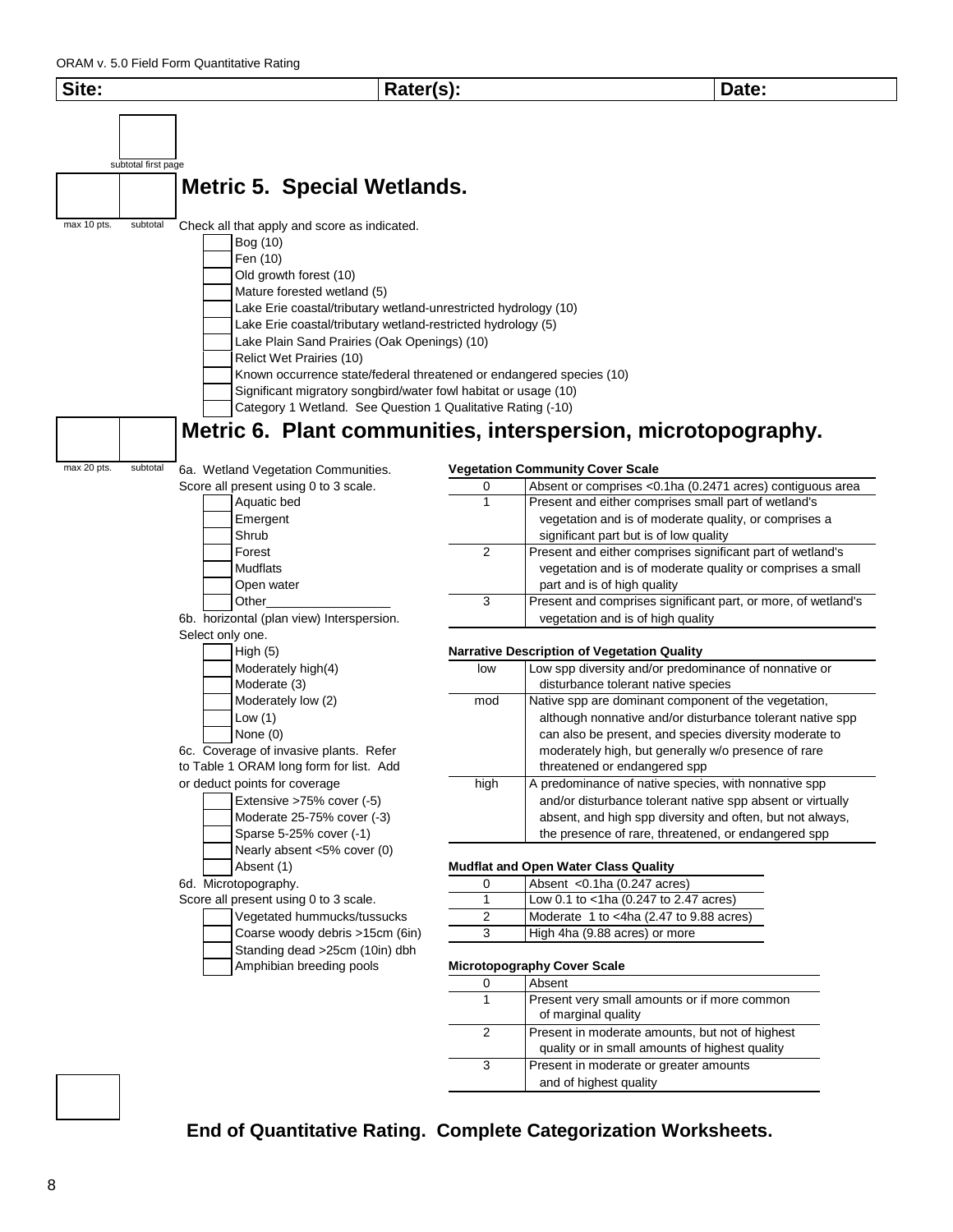## **ORAM Summary Worksheet**

|                        |                                                                        |            | circle          |                                                            |
|------------------------|------------------------------------------------------------------------|------------|-----------------|------------------------------------------------------------|
|                        |                                                                        |            | answer or       |                                                            |
|                        |                                                                        |            | <b>insert</b>   | <b>Result</b>                                              |
|                        |                                                                        |            | score           |                                                            |
| Narrative Rating       | Question 1 Critical Habitat                                            | <b>YES</b> | NO.             | If yes, Category 3.                                        |
|                        | Question 2. Threatened or Endangered<br><b>Species</b>                 | <b>YES</b> | <b>NO</b>       | If yes, Category 3.                                        |
|                        | Question 3. High Quality Natural Wetland                               | <b>YES</b> | <b>NO</b>       | If yes, Category 3.                                        |
|                        | Question 4. Significant bird habitat                                   | <b>YES</b> | NO.             | If yes, Category 3.                                        |
|                        | Question 5. Category 1 Wetlands                                        | <b>YES</b> | <b>NO</b>       | If yes, Category 1.                                        |
|                        | Question 6. Bogs                                                       | <b>YES</b> | <b>NO</b>       | If yes, Category 3.                                        |
|                        | Question 7. Fens                                                       | <b>YES</b> | $\overline{NO}$ | If yes, Category 3.                                        |
|                        | Question 8a. Old Growth Forest                                         | <b>YES</b> | <b>NO</b>       | If yes, Category 3.                                        |
|                        | Question 8b. Mature Forested Wetland                                   | <b>YES</b> | <b>NO</b>       | If yes, evaluate for<br>Category 3; may also be<br>1 or 2. |
|                        | Question 9b. Lake Erie Wetlands -<br>Restricted                        | <b>YES</b> | <b>NO</b>       | If yes, evaluate for<br>Category 3; may also be<br>1 or 2. |
|                        | Question 9d. Lake Erie Wetlands -<br>Unrestricted with native plants   | <b>YES</b> | <b>NO</b>       | If yes, Category 3                                         |
|                        | Question 9e. Lake Erie Wetlands -<br>Unrestricted with invasive plants | <b>YES</b> | <b>NO</b>       | If yes, evaluate for<br>Category 3; may also be<br>1 or 2. |
|                        | Question 10. Oak Openings                                              | <b>YES</b> | <b>NO</b>       | If yes, Category 3                                         |
|                        | Question 11. Relict Wet Prairies                                       | <b>YES</b> | <b>NO</b>       | If yes, evaluate for<br>Category 3; may also be<br>1 or 2. |
| Quantitative<br>Rating | Metric 1. Size                                                         |            |                 |                                                            |
|                        | Metric 2. Buffers and surrounding land use                             |            |                 |                                                            |
|                        | Metric 3. Hydrology                                                    |            |                 |                                                            |
|                        | Metric 4. Habitat                                                      |            |                 |                                                            |
|                        | Metric 5. Special Wetland Communities                                  |            |                 |                                                            |
|                        | Metric 6. Plant communities, interspersion,<br>microtopography         |            |                 |                                                            |
|                        | <b>TOTAL SCORE</b>                                                     |            |                 | Category based on score<br>breakpoints                     |

**Complete Wetland Categorization Worksheet**.